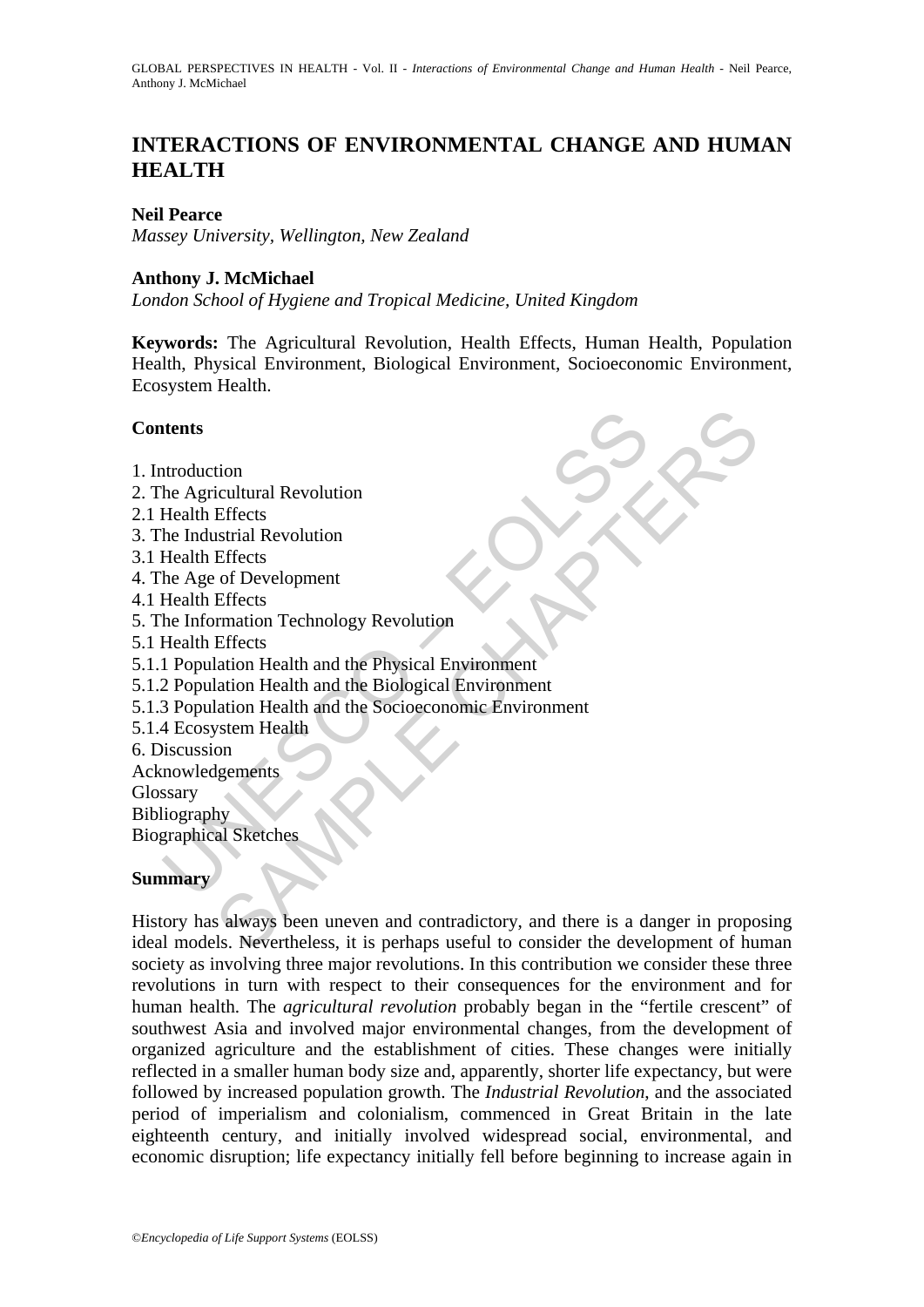the second half of the nineteenth century. We are currently undergoing an *information technology revolution* and an associated process of economic, social, and cultural globalization. The former has the potential to reduce the human impact on the biosphere, but it coincides with a time of increasing population size and major increases in consumption levels. Those increases are already having major environmental impacts, as did previous revolutions, with the positive and negative consequences being unequally distributed. However, unlike previous revolutions, current changes have the potential to endanger the sustainability of the biosphere's natural systems, thereby endangering the survival of the human species itself. This contribution discusses the potential benefits and potential hazards of these social and environmental changes for human health, and considers the changes in global thinking that are required to ensure human and environmental survival.

# **1. Introduction**

In its broadest sense, the term "environmental health" refers to all nongenetic determinants of health, and includes aspects of individual lifestyle such as diet and exercise. Environmental health is often defined more narrowly to refer to the direct effects on health of specific environmental exposures, such as air pollution or toxic contamination of water supplies. In the current context, we adopt an inclusive definition which includes not only the physical environment, but also the built environment, social and economic relations, and the patterns of living that flow from these circumstances. This includes aspects of individual lifestyle, but we only consider these when they are reflections of more general "environmental" conditions.

atroduction<br>tirs broadest sense, the term "environmental health" refers<br>reminants of health, and includes aspects of individual lifestyle<br>cicle. Environmental health is often defined more narrowly to<br>cicle. The more match ction<br>edest sense, the term "environmental health" refers to all nonger<br>ats of health, and includes aspects of individual lifestyle such as diet<br>character supplies. In the current context, we adopt an inclusive definition<br> History has always been uneven and contradictory, and there is a danger in proposing ideal "models." Nevertheless, in the context of this contribution it is useful to identify three major revolutions, each of which has had major consequences for the environment and for human health. The *agricultural revolution* involved major environmental changes from the development of organized agriculture and the establishment of settlements, whereas the *Industrial Revolution* involved major environmental and social changes from the development of machine tools and industrial production. The current *information technology revolution* and the process of globalization will also have major environmental health impacts. However, unlike previous revolutions, current changes have the potential to endanger the sustainability of the biosphere's natural systems, thereby endangering the survival of the human species itself. This contribution discusses the potential benefits and potential hazards of these social and environmental changes for human health, and considers the changes in global thinking that are required not only to ensure human and environmental survival, but also to maximize the benefits and minimize the hazards to human health.

# **2. The Agricultural Revolution**

Prior to around 10 000 years ago, all people on Earth were hunter-gatherers. Since then, most parts of the world have seen an agricultural revolution which has had profound effects on human society and human health. This revolution appears to have only occurred independently in five areas of the world (southwest Asia, China, Mesoamerica, the Andes of South America, and the eastern United States), but may possibly have also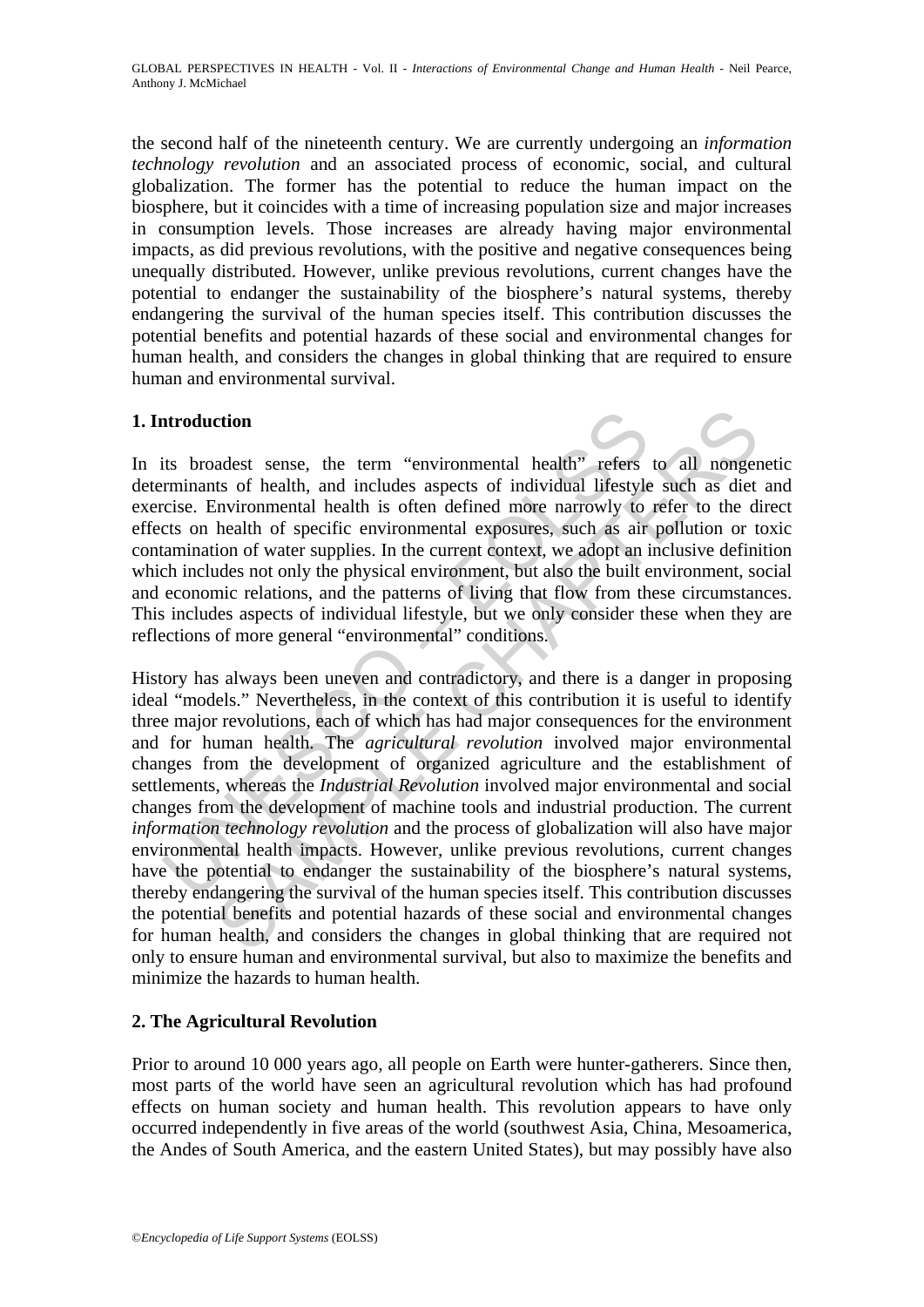occurred in four others (Africa's Sahel zone, tropical West Africa, Ethiopia, and New Guinea) although the evidence for these latter four areas is uncertain. The reasons that agriculture arose in these areas, but not in others, are complex, but particularly include the availability of suitable indigenous plants (including wheat, barley, millet, rice, and corn) and animals (including sheep, goats, cattle, pigs, and horses) for domestication. Their use was probably prompted by the decline in the availability of wild foods, including the depletion of wild game, an increased availability of domesticable wild plants, in part due to climate change following the last ice age, which ended around 15 000 years ago, and also reflecting the development of suitable technologies for collecting, harvesting, and storing wild foods. Newly domesticated livestock also played a crucial role by providing meat, milk, and fertilizer and by pulling plows. The resulting food surpluses were the basis for the development of settled towns and cities with a systematic division of labor, and the creation of intellectuals, artisans, traders, soldiers, and ruling elites.

# **2.1 Health Effects**

ruling elites.<br> **Health Effects**<br>
ough it may now appear obvious that an agricultural existence in<br>
primered by hunter-gatherers, this was probably not self-eviden<br>
ons for the move from hunter-gathering to agriculture, as Effects<br>
Effects<br>
Effects<br>
Effects<br>
Effects<br>
If may now appear obvious that an agricultural existence is preferable to<br>
the move from hunter-gathering to agriculture, as an alternative strate<br>
the move from hunter-gatherin Although it may now appear obvious that an agricultural existence is preferable to that experienced by hunter-gatherers, this was probably not self-evident at the time. The reasons for the move from hunter-gathering to agriculture, as an alternative strategy, were complex and depended highly on local conditions. Most farmers spend more time "working" than do hunter-gatherers, and the first farmers in many areas were smaller and less well-nourished, suffered more disease, and died at a younger age than did hunter-gatherers. These health effects were distributed unevenly: for example, in the Chilean Maitas-Chirabaya agrarian culture, the priestly shamans were taller and had fewer bone lesions. Nevertheless, the agricultural revolution triumphed in most parts of the world, perhaps because the adoption of a "sedentary" existence means that more children could be produced with a shorter birth spacing. Although population densities rose faster than food production, and calorie intakes declined, the increased population both needed and could produce more food, enabling the displacement of neighboring hunter-gatherer populations. Thus the early stages of the agricultural revolution in some instances saw a paradoxical decrease in life expectancy accompanied by an increase in population size, because the increase in birth rate outweighed the accompanying increase in the death rate.

This increase in population size and density was accompanied by the rise of the major infectious diseases which remained the major "killers" until the twentieth century. The first evidence for the occurrence of these epidemic diseases is often surprisingly recent: 1600 BC for smallpox, 400 BC for mumps, 200 BC for leprosy, 1840 for epidemic polio and 1959 for AIDS. Hunter-gatherer populations did suffer from infectious diseases, but these were only of certain types, such as those that are carried by animals (e.g. the yellow fever virus carried by African wild monkeys) or chronic conditions that are nonfatal or only slowly fatal (e.g. leprosy). The major epidemic infectious diseases (including plague, measles, mumps, rubella, pertussis, and smallpox) require large populations and high population densities, and cannot survive in hunter-gatherer populations. For example, measles is likely to die out in any population fewer than half a million people. More importantly, these diseases apparently did not exist in humans before agrarianism. The major communicable diseases (including smallpox, flu,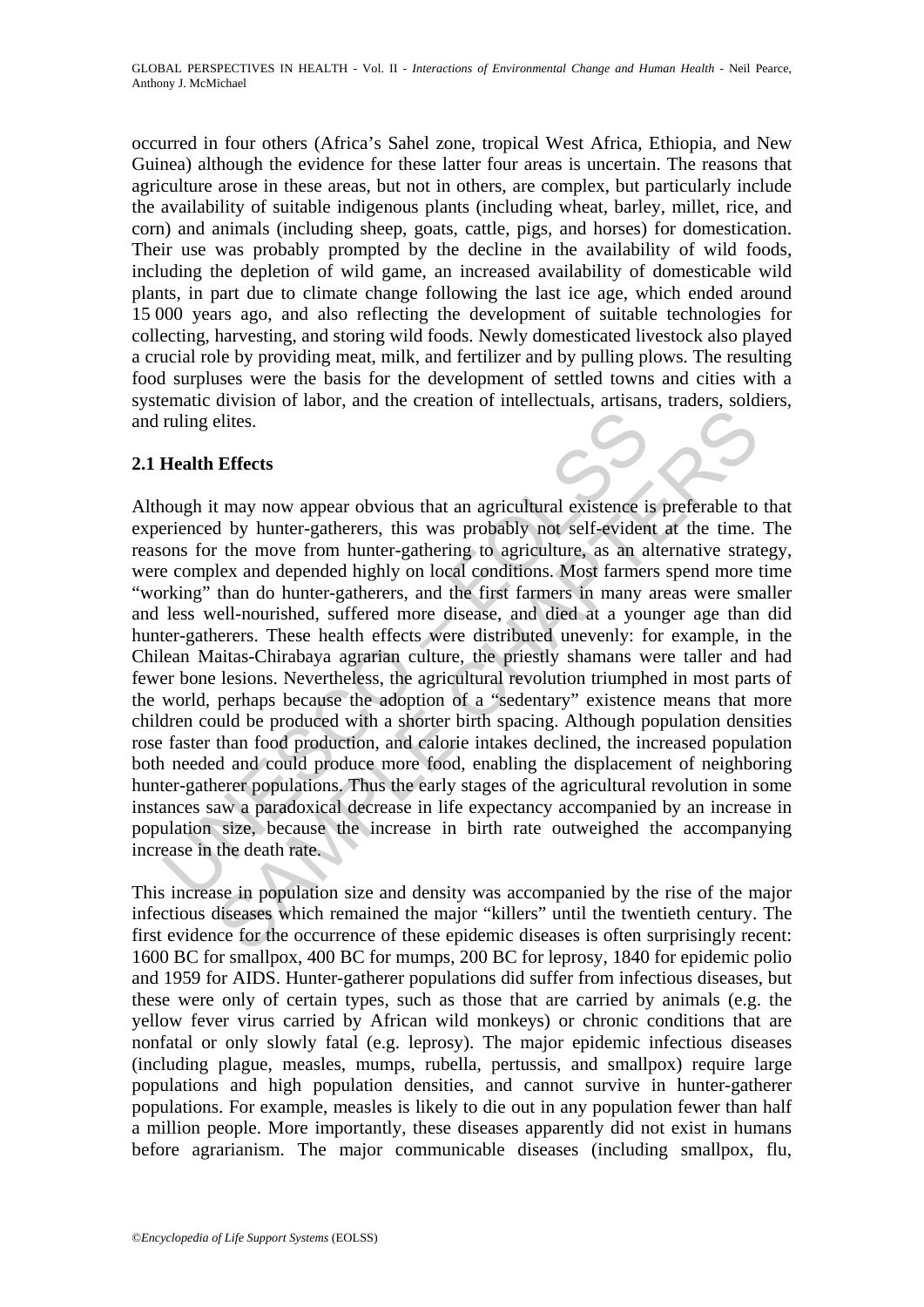tuberculosis, malaria, plague, measles, and cholera) all appear to have evolved from diseases of animals, and hence to have followed the adoption of agriculture, and the adoption of a sedentary existence in which people live amongst their own sewage and are surrounded by rodents and domesticated animals. The situation is worse in densely packed cities linked by world trade routes. For example, bubonic plague appeared in Europe in the sixth century, but the plague epidemics hit Europe in the fourteenth century following the establishment of the relatively rapid overland trade route with China. In fact, it was not until the beginning of the twentieth century that Europe's major cities became self-sustaining. Before then, constant migration from the countryside was necessary to make up for deaths from epidemic diseases.

ided the conditions for the appearance and the epidemic nature<br>ases. These did not occur in any major sense in populations that<br>retained a hunter-gatherer lifestyle. This became strikingly<br>opean colonization of the Pacific is expected in the symmatric and the epidemic matter of the major kees did not occur in any major sense in populations that were too small of a lunter-gatherer lifestyle. This became strikingly evident with cool condicatio Thus, the development of agriculture, domestication of animals, the adoption of a "sedentary" existence, and the accompanying rise in population size and density provided the conditions for the appearance and the epidemic nature of the major killer diseases. These did not occur in any major sense in populations that were too small or that retained a hunter-gatherer lifestyle. This became strikingly evident with the European colonization of the Pacific and the Americas after 1492, which saw the indigenous populations decimated by imported infectious diseases such as measles. However, it should be noted that these effects were not uniform and depended highly on local conditions. For example, the Pacific was colonized by Great Britain and France more than 150 years ago. It is commonly assumed that a major and widespread loss of life occurred due to the arrival of infectious diseases to which the indigenous people had no natural immunity. However, a more careful analysis of the history of colonization throughout the Pacific reveals that the indigenous people mainly suffered mortality epidemics from imported infectious diseases when their land was taken, thus disrupting their economic base, food supply, and social networks. In "countries" in which land was not taken in large amounts, the death rate from the imported infectious diseases was relatively low.

# **3. The Industrial Revolution**

If the agricultural revolution can, albeit simplistically, be considered to have originated with the development of hand tools such as the scythe and the plow, the Industrial Revolution can be characterized by the development of machine tools, such as the steam engine, the spinning jenny, and the Cort's process in metallurgy. The origins of the Industrial Revolution can be traced back to the European Renaissance, but it is usually considered to have begun in Great Britain at the end of the eighteenth century. A second revolution can be considered to have occurred about 100 years later, characterized by the development of electricity and the internal combustion engine, and centered more on Germany and the United States. Although technology played a key role in both the agricultural and industrial revolutions, these developments occurred in a social and political context which also played a crucial role. For example, some historians consider that the scientific knowledge underpinning the first Industrial Revolution was available 100 years earlier, but awaited the appropriate social conditions for this knowledge to be translated into new industrial technologies. Furthermore, the Industrial Revolution was a revolution in agriculture as much as it was in industry, with the advent of large-scale farming spelling the end of feudalism, and forcing agricultural laborers to seek employment in the cities.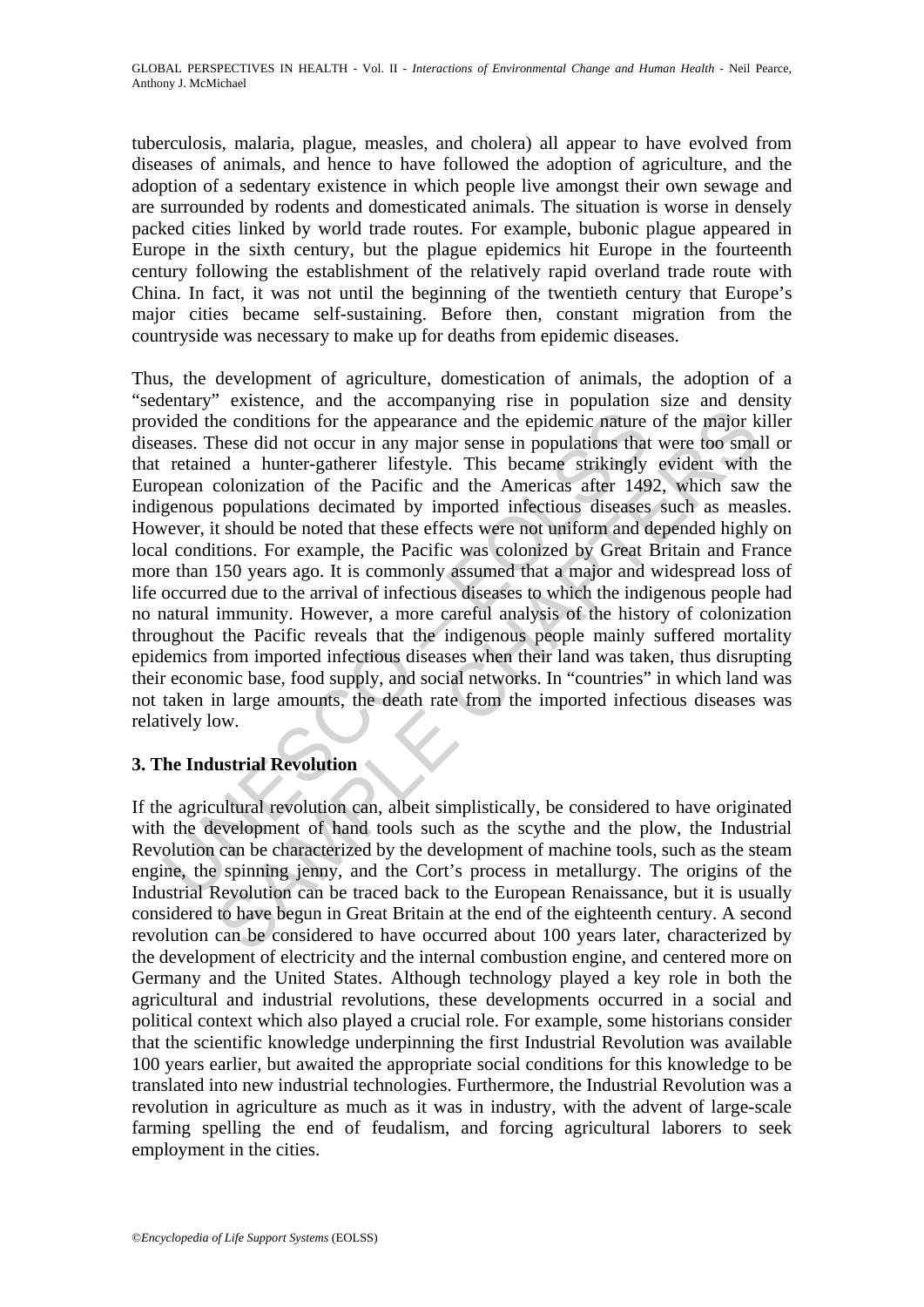## **3.1 Health Effects**

As with the agricultural revolution, the Industrial Revolution conferred economic advantages on those who adopted the new technology and the accompanying system of social relations, which meant that the new technological and socioeconomic paradigm eventually triumphed. However, these economic advantages were often accompanied initially by social and economic disadvantages for large sections of the population. The Industrial Revolution in Europe initially involved widespread social and economic disruption, unemployment, homelessness, pollution, and increased exposure to health hazards both at work and at home. In the late eighteenth century, it has been estimated that the poorest 20% of people in England and France suffered such severe malnutrition that they were unable to do laboring work. The conditions of factory workers in England during the height of the Industrial Revolution in the mid nineteenth century were vividly described by a number of contemporary observers, including Chadwick, Carlyle, and Engels. For example, a physician's report on conditions in Manchester in the 1840s noted that "the men wore out very early in consequence of the conditions under which they live and work and most of them are unfit for work at forty years."

ividly described by a number of contemporary observers, in<br>yle, and Engels. For example, a physician's report on condition<br>1840s noted that "the men wore out very early in consequence<br>er which they live and work and most o Ity described by a number of contemporary observers, including Chadwid Engels. For example, a physician's report on conditions in Manehests noted that "the men wore out very early in consequence of the conditions the they As a result of such conditions, the death rate in the United Kingdom and other countries in the first half of the nineteenth century actually increased, before it eventually began to decline in those born after 1850. The modern agricultural revolution eventually resulted in improved nutrition. This together with improved housing quality, safe water supplies, better domestic hygiene, and improving literacy produced major improvements in health and marked declines in deaths from infectious diseases. Such improvements were indirect consequences of general improvements in the standard of living and were due partly to direct governmental and industrial policy. Disease and destitution, by injuring and killing workers, interfered with industrial production and put profit in jeopardy. Furthermore, infectious diseases were spreading from poor to rich districts.

The relative importance of these measures in reducing mortality has been subject to some debate. The decline occurred largely prior to the introduction of effective modern vaccines and treatments and was due in part to improvements in nutrition. However, specific public health interventions on factors such as urban congestion probably also played a major role. For example, in France major gains in life expectancy emerged first in Lyon (in the 1850s), then Paris (1860s–1870s) and then Marseilles (around 1890), in each instance following improvements in water supply and sanitation.

Although the later stages of the Industrial Revolution saw improvements in sanitation and reductions in "natural" infectious disease, they also saw increases in "artificial" environmental hazards such as air pollution, occupational hazards, and food contamination. The spread of industry, and particularly the automobile, in the twentieth century has greatly increased the environmental burden of human-made chemical exposures. However, it was primarily in the latter third of the twentieth century that concern arose concerning pervasive environmental contamination from human-made chemicals that not only affect human health directly, but also affect the health of the overall ecosystem (see below).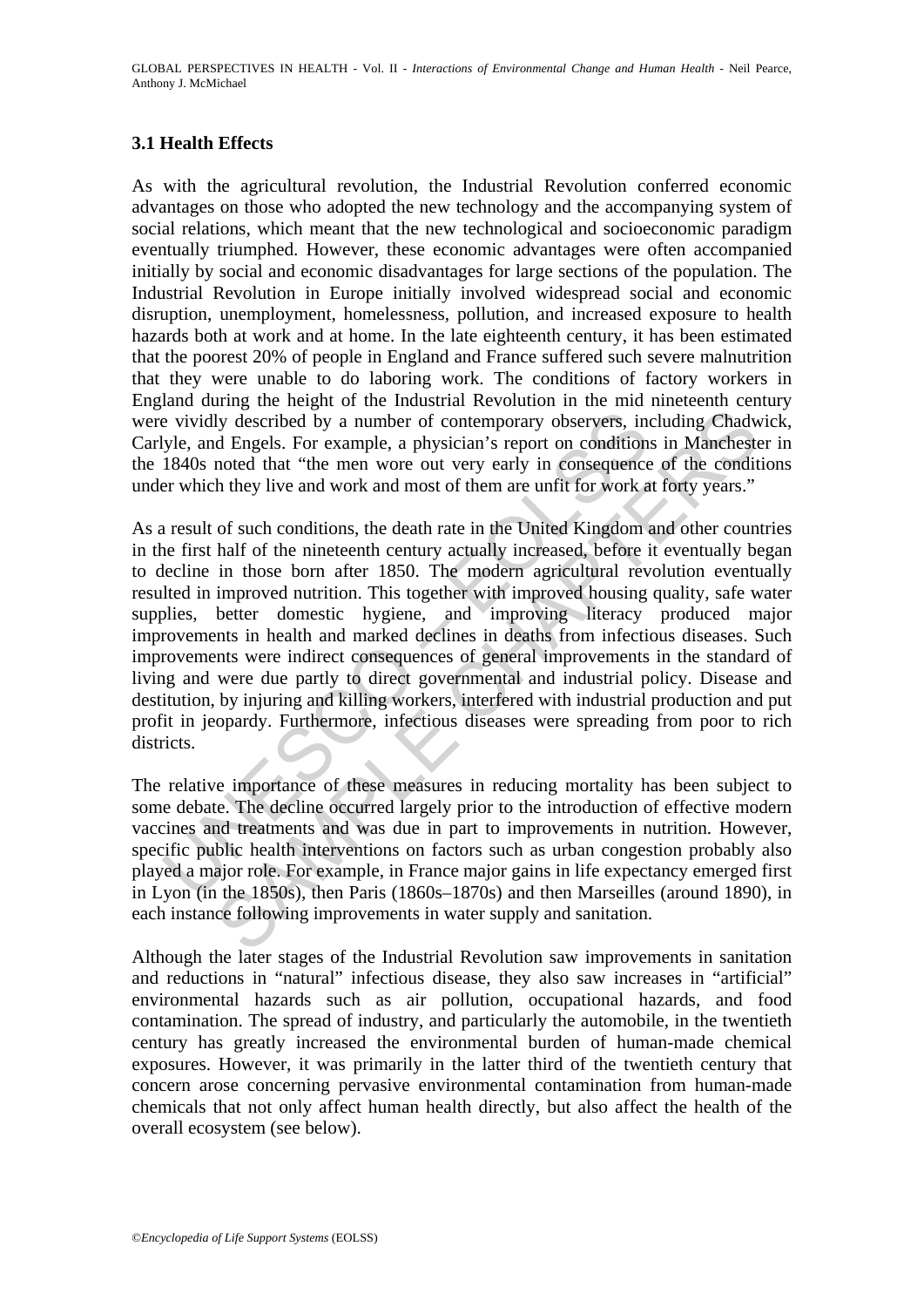- -
- -
- TO ACCESS ALL THE **18 PAGES** OF THIS CHAPTER, Visit[: http://www.eolss.net/Eolss-sampleAllChapter.aspx](https://www.eolss.net/ebooklib/sc_cart.aspx?File=E1-14-07)

#### **Bibliography**

Carson R. (1962). *Silent Spring*, 368 pp. New York: Houghton Mifflin. [Classic text which launched the modern environmental movement.]

Castells M. (1996). *The Information Age: Economy, Society and Culture*, Vol. 1: *The Rise of the Network Society*, 556 pp. Oxford: Blackwell. [Seminal text on the information technology revolution.]

Cohen J. and Stewart I. (1994). *The Collapse of Chaos: Discovering Simplicity in a Complex World*, 495 pp. London: Penguin. [Popular text on the limitations of reductionism and the need to consider complex systems.]

Cohen M. N. and Armegalos G. J., eds. (1984). *Palaeopathology at the Origins of Agriculture*, 345 pp. New York: Academic Press. [Edited text on the effect on health, and the contribution of health, to the agricultural revolution.]

Detels R., McEwen J., Beaglehole R., and Tanaka H., eds. (in press). *Oxford Textbook of Public Health*, 4th ed. Oxford: Oxford University Press. [Comprehensive textbook of public health, including environmental health.]

ells M. (1996). The *Information Age: Economy, Society and Culture*, Vol. 1: T.<br>ety, 556 pp. Oxford: Blackwell. [Seminal text on the information technology re<br>n.J. and Stewart I. (1994). The Collapse of Chaos: Discovering 1996). The Information Age: Economy, Society and Culture, Vol. 1: The Rise of the Net<br>pp. Oxford: Blackwell. [Seminal text on the information technology revolution.]<br>Stewart I. (1994). The Collapse of Chaos: Discovering Si Diamond J. (1998). *Guns, Germs and Steel*, 480 pp. London: Vintage. [A remarkable book which examines why history unfolded so differently on different continents and argues that geography and biogeography, rather than race, played the dominant role.]

Engels F. (1845). *The Condition of the Working Class in England*, 354 pp. London: Granada (1969 ed.), pp. 185–186. [Classic text on the health effects of the Industrial Revolution.]

Kunitz S. (1994). *Disease and Social Diversity*, 209 pp. New York: Oxford University Press. [Examines the different responses to imported Western infectious diseases in the Pacific in the nineteenth century.]

Last J. M. (1998). *Public Health and Human Ecology*, 2nd edn, 464 pp. Stanford, CN: Appleton and Lange. [Textbook of ecology and health research.]

Levy B. S. and Sidel V. W., eds. (1997). *War and Public Health*, 412 pp. New York: Oxford University Press. [Documents on the effects of war as a major public health issue.]

McKeown T. (1979). *The Role of Medicine*. Princeton, NJ: Princeton University Press. [Classic text on the importance of socioeconomic factors in the increase in life expectancy in the UK in the last century.]

McMichael, A. J. (1993). *Planetary Overload: Global Environmental Change and the Health of the Human Species*, 352 pp. Cambridge: Cambridge University Press. [The book that launched the epidemiologic study of the health effects of global change.]

Onimode B., ed. (1989). *The IMF, the World Bank and the African Debt*, 256 pp. London: Zed Press. [A critique of structural adjustment programs.]

Pearce N. E., Matos E., Vainio H., Boffetta P., and Kogevinas M., eds. (1994). *Occupational Cancer in Developing Countries*, 191 pp. Lyon: International Agency for Research on Cancer (IARC). [Documents the health effects of structural adjustment and the age of development.]

Reddy A. and Johannsen T. (1997). *Energy After Rio*, 185 pp. New York: UN Development Programme. [Reviews the lack of progress on energy and environmental sustainability since the Rio summit.]

Sen A. (1999). *Development as Freedom*, 366 pp. New York: Oxford University Press. [Inspiring text on